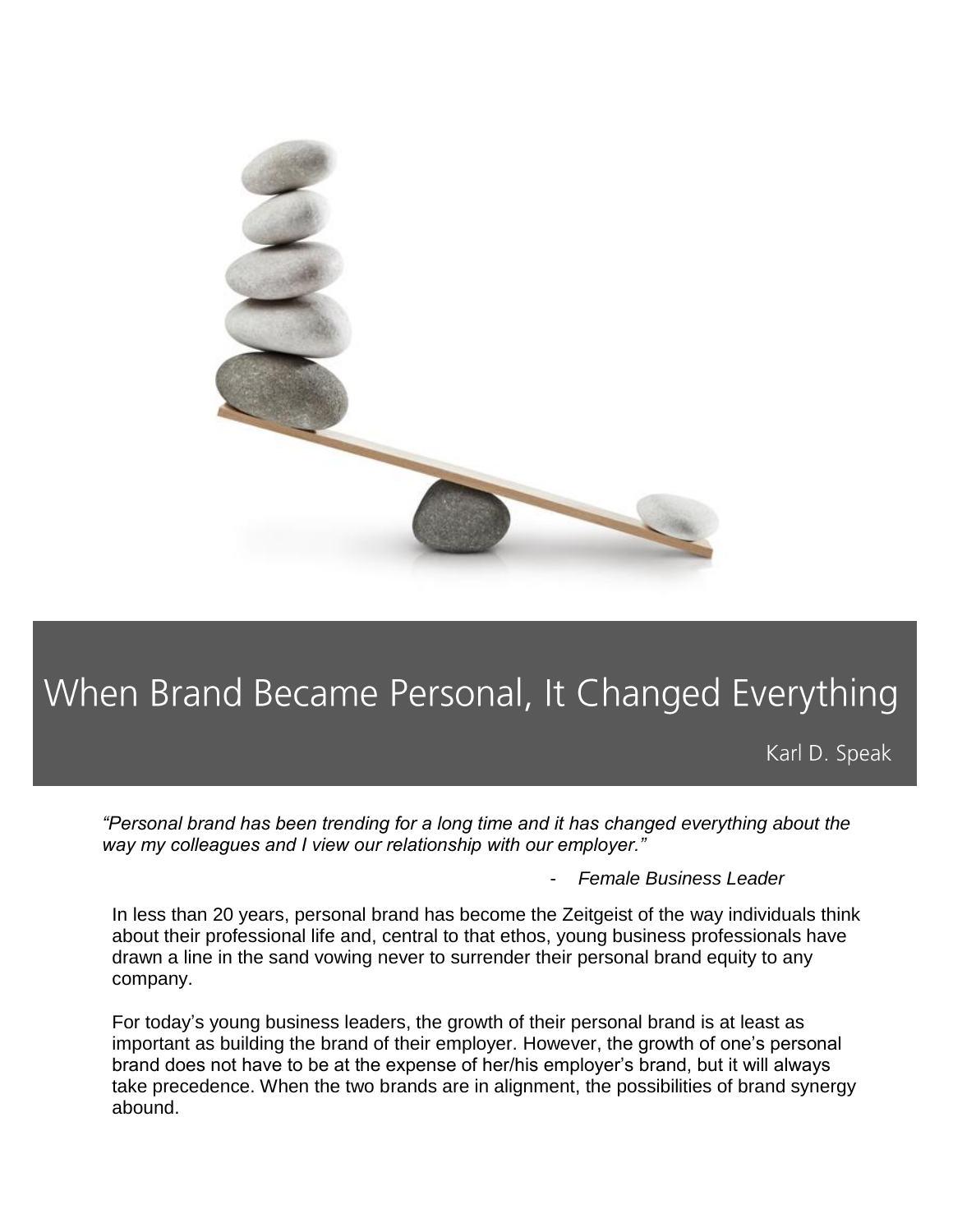Conversely, without a strong alignment between employees' personal brands and their employer's corporate brand, an organization's competitive advantage and long-term success is threatened. The growth and acceptance of personal brand has had one very important unintended consequence – it has changed everything about the way companies build a corporate brand.

Central to that personal brand ethos, young business professionals have drawn a line in the sand vowing never to surrender their personal brand equity to any company.

For the better part of 20 years I have been at the center of the personal brand-corporate brand dynamic that has reshaped brand power in the business world. Over 15 years ago, I wrote one of the first books on personal brand, *Be Your Own Brand,* to help individuals and companies take advantage of the new dynamic. Since publishing the book I have been working with organizations all over the world turning personal brand into a powerful corporate brand-building tool.

At the core of this new paradigm of corporate brand building is a fundamental shift in the way individuals build their personal brand and how innovative organizations are embracing a whole new way of aligning employees' personal brands to create value for customers.

#### 20-Years Ago the Revolution Began

Tom Peters, provocateur of business trends, in an incredibly popular article ["Brand Called](http://bit.ly/2iGU7tH)  [You"](http://bit.ly/2iGU7tH) published by *Fast Company* in 1997, introduced the concept of personal brand.

Arguably one of the more important articles ever published by *Fast Company*, it captured the fascination of many in the business world on two levels. The first was the bold suggestion of the impending sea change in the traditional employer-employee contract that was beginning to take place in the 1990's. Secondly, symbolized by the cover art of the magazine, was Peters' passionately advising individuals to think of themselves as a "product" and become brand managers of their careers.



The article was provocative and popular, for sure. The notion of personal brand captured the fascination of business professionals everywhere.

At that time, for individuals in the corporate world, the idea of personal brand was a fairly radical notion. Corporate employees thinking of themselves as a personal brand that was exclusive of their employer's corporate brand seemed like a paradox. After all, at that time it was routine for individuals, especially loyal employees, to perceive their "personal brand" solely in the context of their employer's brand, e.g., IBM'er, 3M'er. There were even more extreme descriptions of employees who completely subordinated their personal brand to their employer's brand, e.g., a very loyal IBM employee would be described as "bleeding blue," blue being the dominant color in IBM's corporate identity signature.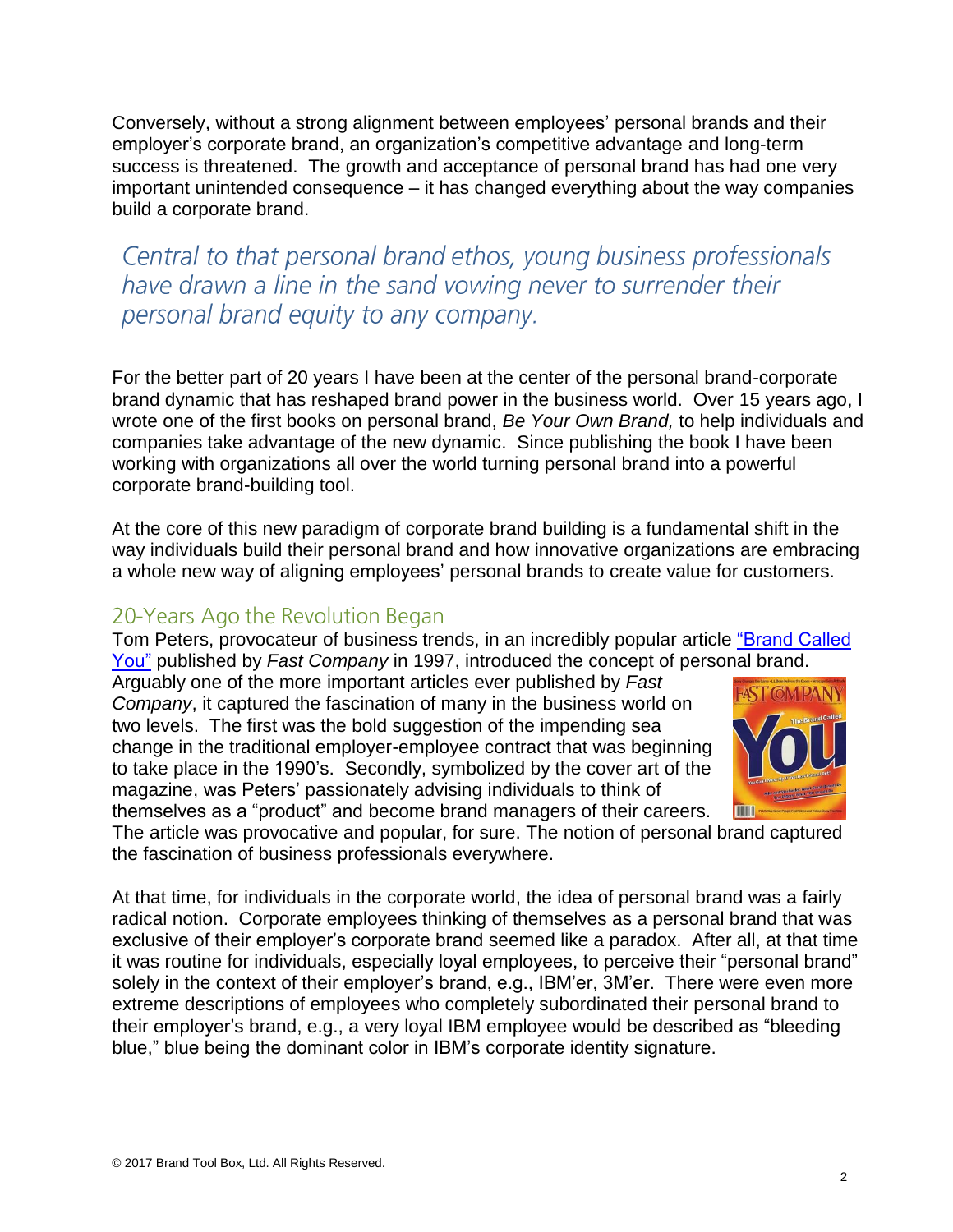

The idea of perceiving oneself as a personal brand was the canary in the coal mine, signaling that a disruptive trend was in place that would completely redefine the employeeemployer relationship. Employers were embracing a whole new perspective on their relationship with employees; loyalty was no longer to be a two-way street. Employees' faith in their long-term relationship with their employer was to be badly shaken and could no longer be taken for granted.

This disruption in the conventional lifetime employment contract was a wake-up call for employees. This awakening spawned a dramatic change in the way individuals perceived their personal brand, more appropriately that they actually could have their own personal brand. Individuals could no longer put the destiny of their personal brand in the hands of their employer. To punctuate the point, Peters was saying (yelling), "Damn the torpedoes, full speed ahead," think and act like a personal brand or suffer the consequences. For corporate employees this was a radical and scary idea.

## Individuals could no longer put the destiny of their personal brand in the hands of their employer.

Companies would soon feel the impact of the growing importance of personal brand. The emergence of personal brand and flagging employee loyalty would become a threat to organizations' competitive advantage and was destined to have an adverse impact on their long-term financial success. The formula for a strong corporate brand, the badge of sustained financial success, was soon to be disrupted. The emergence of personal brand was portending a big change in the way companies would create competitive advantage in the future.

#### The Way to a Strong Corporate Brand

For decades, prior to the formal recognition of the concept of personal brand, the most successful companies placed a high value on the alignment of employees' "personal brands" and its cultural norms. The pay-off for employees' alignment and conformity to cultural norms was an implied contract of lifetime employment. In exchange for the implied economic security, employees were willing to commit to a long-term relationship with their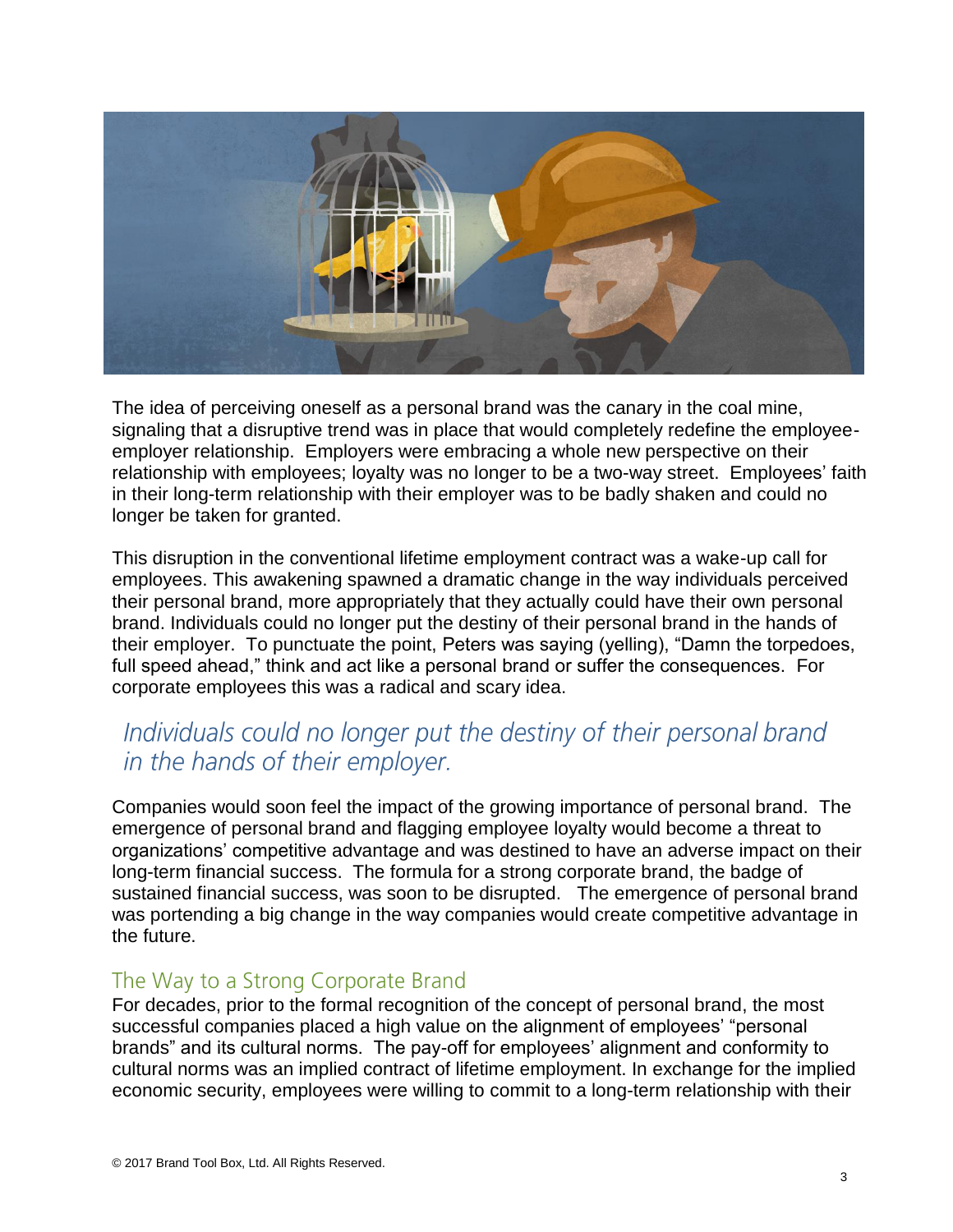employer. Companies' intense focus on employee loyalty was not driven to satisfy corporate ego, it had its basis in a much more important business strategy.

The world's most successful companies had an inherent, unshakable belief that the distinctive qualities or competencies of its culture were their true competitive advantage. Each company would "brand" its culture defined by its distinctive qualities, e.g., "the IBM Way or "the 3M Way." A company's long-term growth prospects and financial success depended upon keeping "the way" alive and growing year after year.



There were two fundamental strategies to perpetuating the uniqueness and strength of "the way" of the company. The first strategy was to recruit young college graduates and mold their personal brands through strong culture-oriented, on-boarding programs and to promote them through a series of job assignments, learning about "the way" from different mentors. Hiring employees with experience from other companies, aka, "outside hires," took a backseat to the "grow and mold" human capital strategy. The prevailing notion at that time was molding an employee's personal brand starting with a fresh slate was much more effective than trying to reshape the personal brand of an "outside hire" that was shaped in a different organizational culture.

Secondly, employees' personal brands who indeed reflected the values of "the way," demonstrated through their behaviors and achievements, were placed in a rigorous leadership development program and destined to be the future leaders of the company. Through this process the core of the personal brands of future leaders were indistinguishable from the values of "the way," ensuring that a "company's way" would remain strong and thus ensure the future growth and success of the company.

The importance of sustainable internal alignment is as important as ever; however, fostering that alignment has been flipped on its head from 20 years ago.

The way to maintain competitive advantage and sustain financial success had become intrinsic to how the world's most successful organizations operated. The model of sustainable financial success has been proven, but making the model work was to change in a radical way.

#### The Way is the Same, But It's Different

Amidst all the change in the employee-employer relationship, the importance of "the way" in sustaining superior financial performance for companies is still very important in today's global business world. Chris Zook and James Allen, leaders of Bain & Company's strategic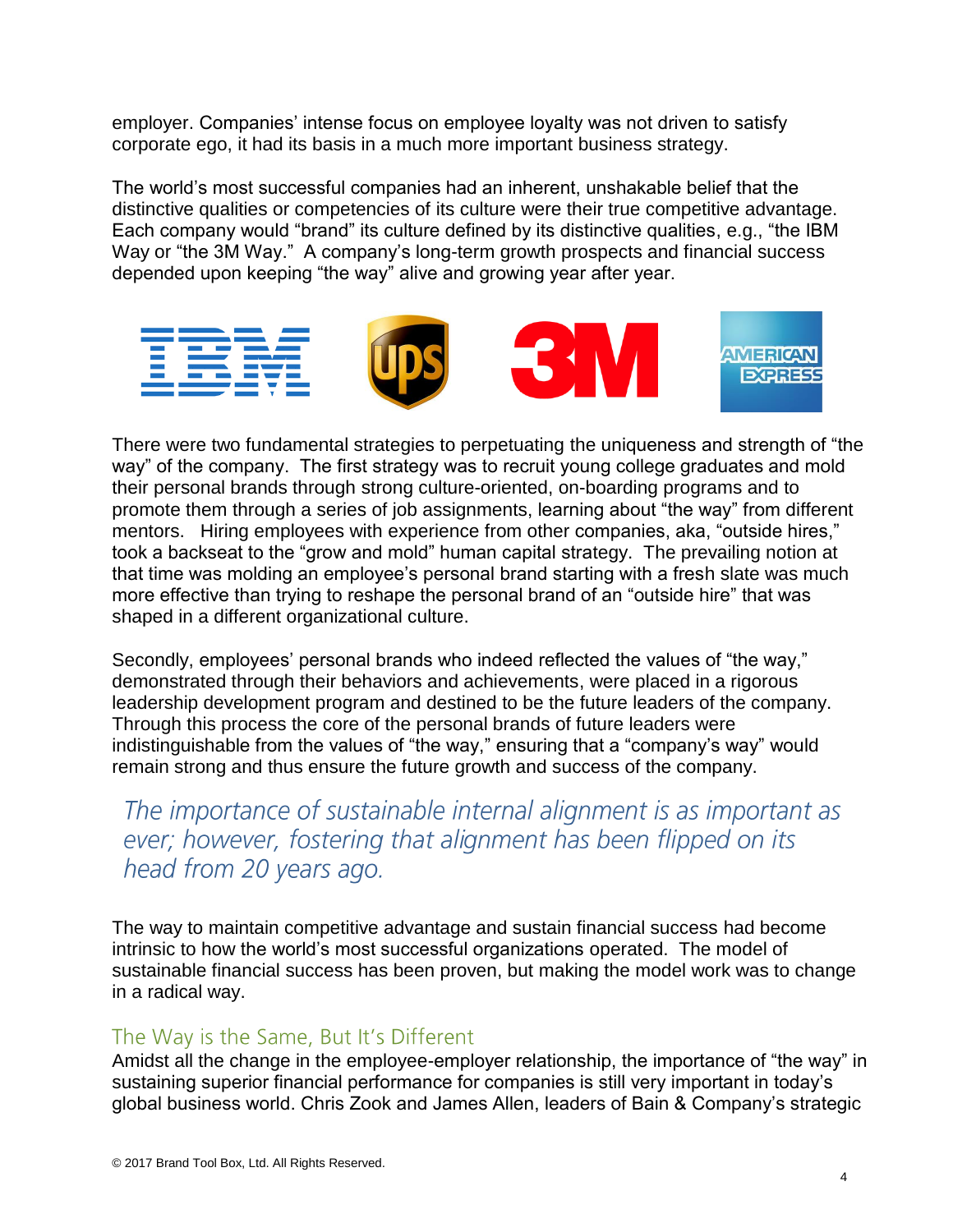practice, studied the qualities of thousands of the world's most successful companies and reported the results in their best-selling book, *Repeatability*. Their research put a fine, indelible point on the preeminent importance of the alignment of employees' beliefs with an organization's *"authentic company philosophy"* as the key driver of sustained superior financial performance. In other words, the stronger alignment between employees' personal brands and an "organization's way," the more likely the company will enjoy industry-leading financial success.

The importance of sustainable internal alignment is as important as ever; however, fostering that alignment has been flipped on its head from 20 years ago. The difference is the shoe is on the other foot; employees can exert much more influence over the level of internal alignment. Employees look at the relationship with their employer through the lens of their personal brand. Many high performing employees are asking what can the employer's brand do for my personal brand. The key to answering that question lies in how much perceived alignment exists between an employee's personal brand and the employer's corporate brand.



Individuals with strong personal brands may be in the driver's seat, but only if their brand is in alignment with their employer's brand. Companies are willing to provide handsome compensation to strong personal brands that are in authentic alignment with its internal brand, "its way." Employees now "own" their personal brands and there is a big opportunity for individuals to take advantage of the new balance of brand power.

The formula to create and sustain internal alignment has been changed fundamentally and likely forever.

#### A New Perspective on Brand Building

What's different today, 20 years later, is that brand synergy has been replaced with brand mutuality. Brand alignment that serves the purpose of building an employee's personal brand *and* the organization's corporate brand is the new paradigm. The success of this new framework will require that individuals and organizations change their understanding of brand building.

Individuals will benefit by expanding their perspective of personal brand, giving more credence to the core and less to the veneer. I say this after discussing personal brand with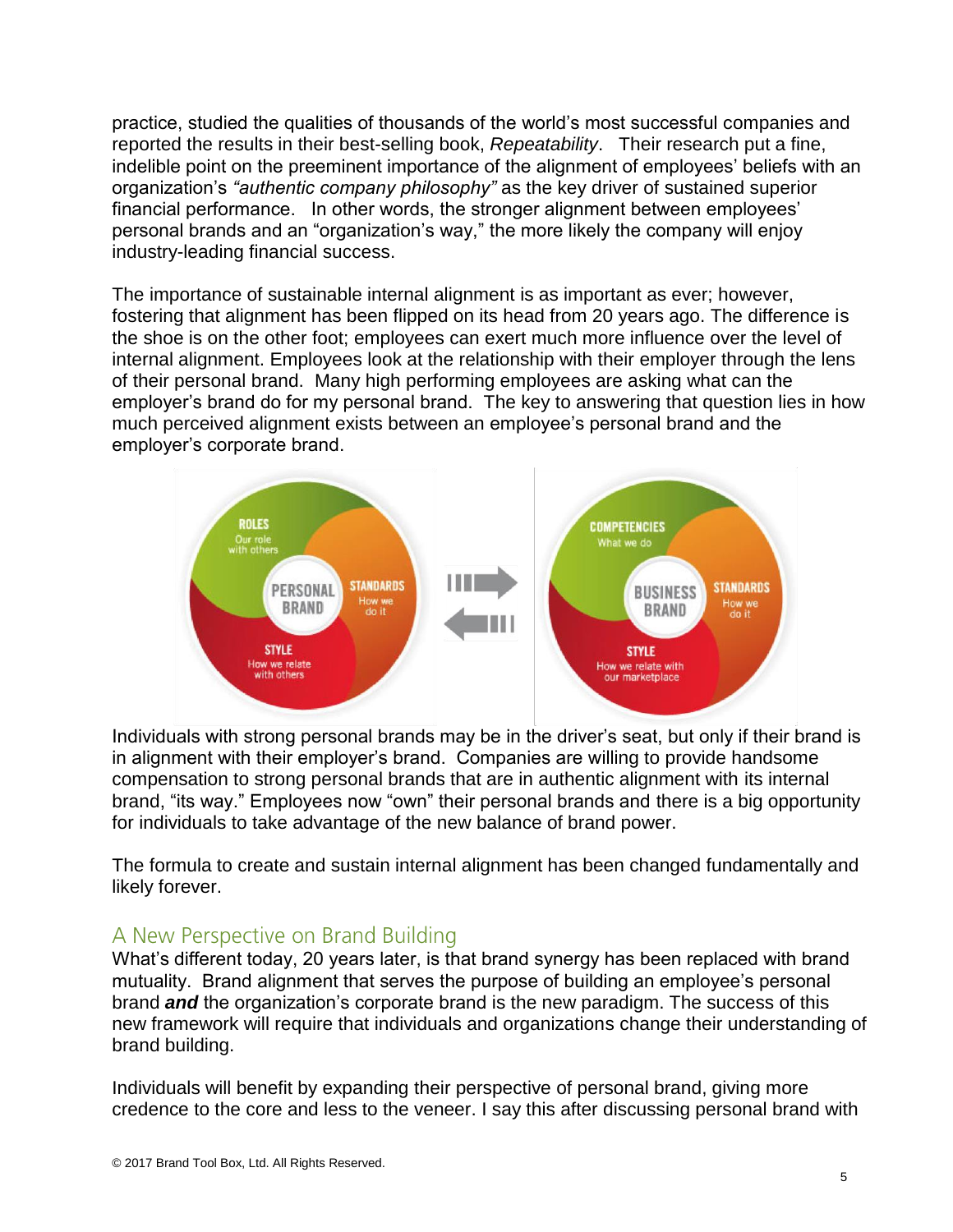thousands of business professionals. When I tell audiences that "personal brand is who you are, not just what you say," the responses are typical – "I guess I hadn't thought about it that way." The fact that so many individuals equate personal brand building with their social media activities is just a reminder of the narrow understanding of personal brand. A LinkedIn Profile evokes Tom Peters' sense of personal brand, a way for individuals to use modern marketing techniques to "package, position and polish" their professional image. In that context, personal brand management has become synonymous with career promotion. This shallow perspective of personal brand management limits the growth of an individual's personal brand - it's only part of the equation.

What's different today, 20 years later, is that brand synergy has been replaced with brand mutuality.

A strong personal brand begins and is sustained with a strong core. Personal brand strength starts with a strong core comprised of one's *competence, character* and *commitment to growing*. Building a strong personal brand is 80% professional development and 20% professional promotion. A strong "product" will always yield the most from "packaging, positioning and polishing" one's personal brand.

### Osmosis is no longer an effective internal alignment strategy.

A new perspective on organizational brand building is also in order. For decades, successful organizations took the power of internal brand alignment for granted. Traditionally, employees were willing partners in building and sustaining internal alignment, the core of sustainable corporate brand strength. In exchange for the promise of a longterm, implied employment contract, employees happily subordinated their personal brand to their employer's brand. By showing up, understanding the rules and playing by the rules, employees' behaviors were "naturally" aligned with an organization's cultural values. It's very different now. Osmosis and counting on employee acquiescence is no longer an effective internal alignment strategy. Today effective corporate brand building will require a more transparent, proactive organizational development process that aligns the mutual interests of employees, the organization and its customers.

#### The Possibilities for Internal Alignment Are Brighter Than Ever

Today tapping into the power of internal alignment is more possible and potentially more powerful than ever. Leveraging brand mutuality creates powerful brand-building synergy, unleashing a new source of brand power. Over the last 20 years, I have worked with many, many organizations helping them to build a conscious competence in creating and sustaining internal brand alignment. At the core of this work is implementing an innovative organizational development process known as internal brand building, a process designed specifically to tap into the power of brand mutuality.

The gist of the internal brand building process is helping employees discover the alignment between their personal brand and the organization's brand ("its way") and then focusing those shared beliefs on making a difference for customers. Using an internal brand building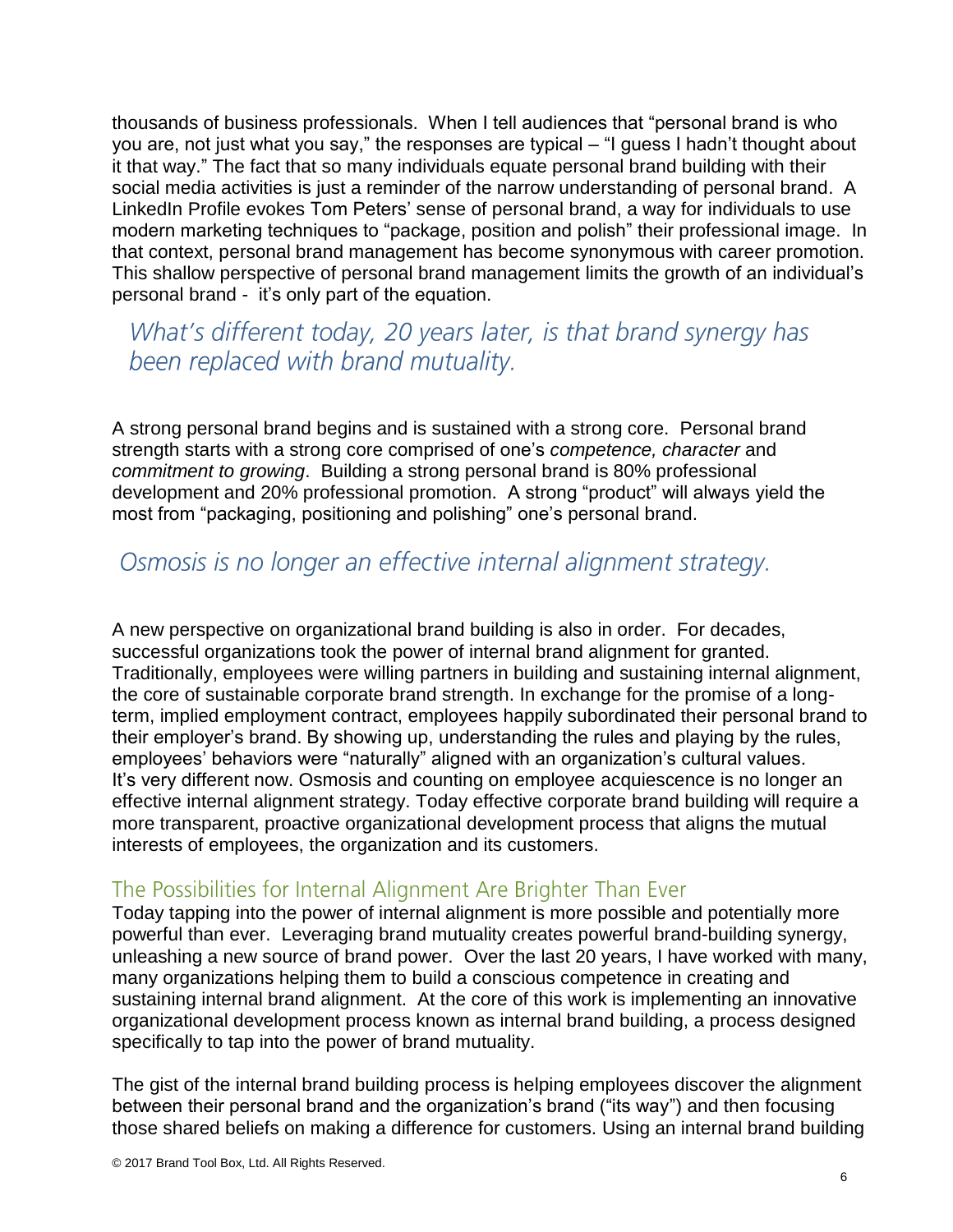process that promotes transparency and mutuality delivers on the promise of internal alignment that has been proven to be the engine of sustainable financial success.

Instilling transparency in the internal brand-building process begins with the organization and each employee defining the distinctive qualities of their respective brands. Based upon my personal experience, it is not an overstatement to say that I am consistently struck by how often a leader is convinced their organization has a distinctive "way," yet struggles articulating the exact dimensions of it. *Naming it is knowing it.* A lack of articulation of a "company's way" and how it shows up in everyday behaviors is problematic in creating and sustaining internal alignment. If leaders can't practically articulate "the organization's way," it becomes very difficult for employees to dedicate their personal brands to it. In a similar way, many individuals speak of their personal brand, but struggle to clearly articulate their strengths that differentiate them as business professionals. Taking the time and effort to define a Strategic Brand Platform is an effective way to define an "organization's way" in a form that all employees can understand and find relevant. For more than 20 years I have observed how defining an authentic Strategic Brand Platform has laid the foundation for leveraging the power of brand mutuality.

If leaders can't practically articulate "the organization's way," it becomes very difficult for employees to dedicate their personal brands to it.

The lack of clarity of one's authentic personal brand creates a similar drag on creating internal alignment limiting the power of brand mutuality. Much like defining a Strategic Brand Platform, employees must also make the effort to define their Personal Brand Platform.



The foundation of creating internal alignment is built on executing a transparent organizational development process where employees can discover their authentic alignment with the organization. The process today begins with an organization clearly defining its authentic "way" and placing it on display in words and actions. Likewise, the organization must provide employees with the tools assisting each individual to define their authentic personal brand. Following the definitions of the respective brands, a transparent,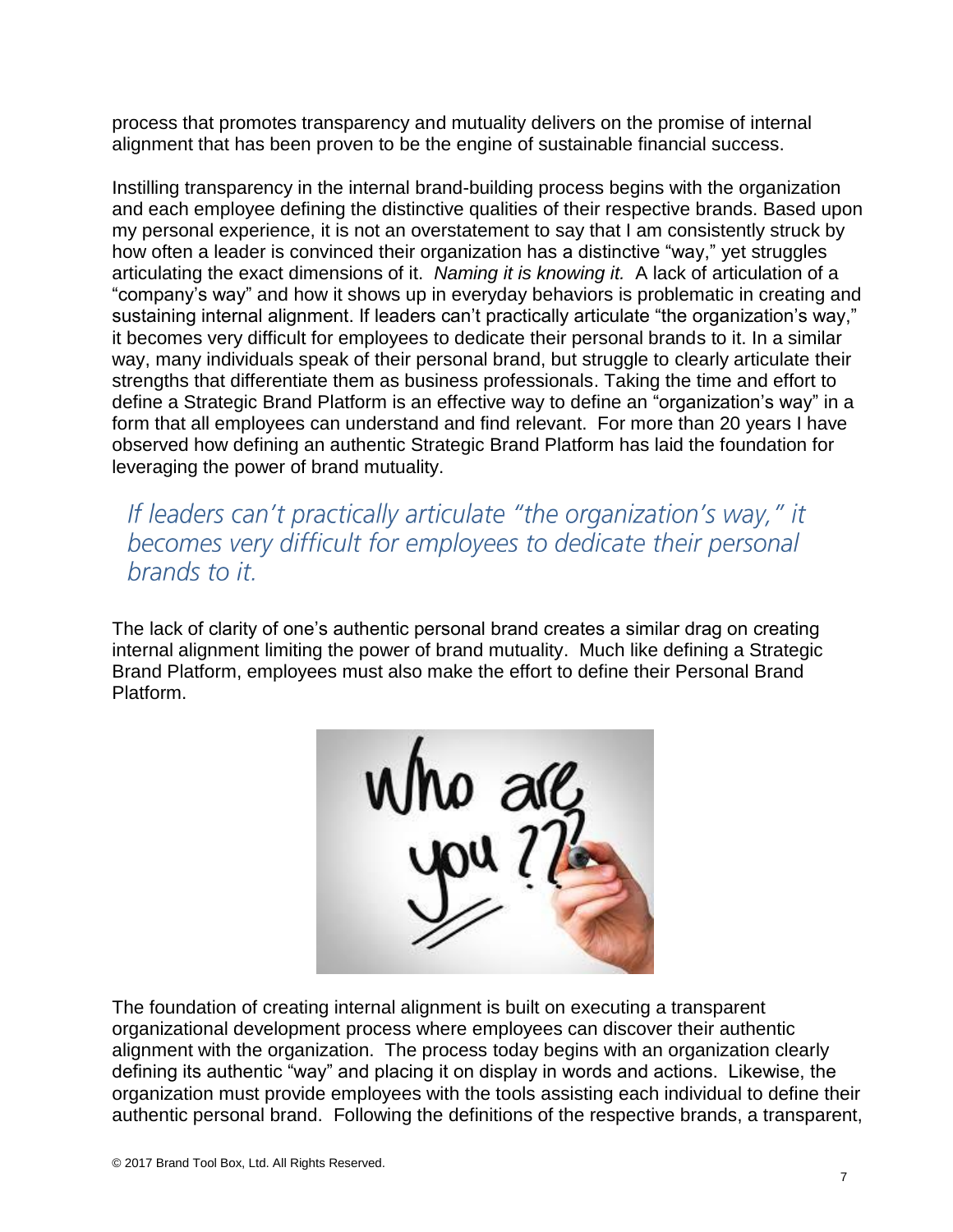encouraging process to help employees discover their level of alignment sets the stage for leveraging the power of brand alignment.

I have observed three other common commitments organizations are making to build and sustain strong internal alignment. Organizations making a "no strings attached" commitment to helping employees develop their personal brand. Focusing recruitment efforts to "replenish" the culture with candidates whose personal brands are most likely aligned with the organization's brand. On-going celebration of the organization's "way" and mutual benefits of its aligned culture.

The possibilities of internal alignment offer individuals the confidence and security that a long-term relationship with their employer can be a smart personal brand strategy.

So, what started out about 20-years ago as a consultant's buzz word, personal brand has changed the way individuals think about their careers and organizations build brands. After I joined the conversation about personal brand I, like most everyone at the time, had no idea about the disruption in corporate brand building that was about to take place.

Today, business professionals maintain a strong commitment to their personal brands. The possibilities of internal alignment offer individuals the confidence and security that a longterm relationship with their employer can be a smart personal brand strategy. Likewise, organizations, by valuing and respecting employees' personal brands, can leverage the power of internal alignment to use "its way" to strengthen its competitive advantage and sustain superior financial success.

Fostering internal alignment by leveraging the power of brand mutuality will benefit customers, employees and organizations – the trifecta of sustainable business success.